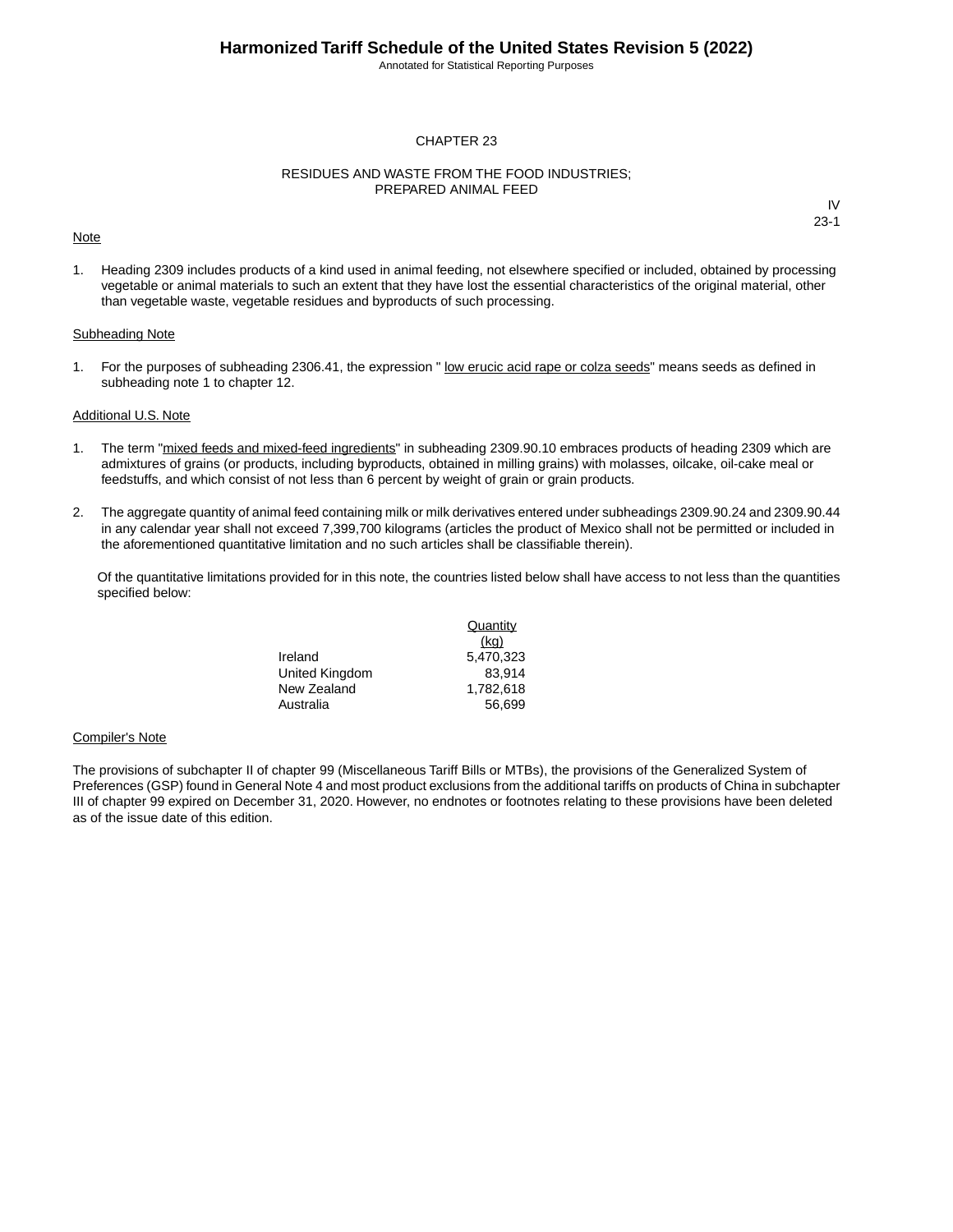Annotated for Statistical Reporting Purposes

| Heading/           | Stat.       |                                                                                                                                                                                                      | Unit           |         | Rates of Duty                                                                  |                |
|--------------------|-------------|------------------------------------------------------------------------------------------------------------------------------------------------------------------------------------------------------|----------------|---------|--------------------------------------------------------------------------------|----------------|
| Subheading         | Suf-<br>fix | <b>Article Description</b>                                                                                                                                                                           | of<br>Quantity |         | 1                                                                              | $\overline{2}$ |
| 2301               |             | Flours, meals and pellets, of meat or meat offal, of fish or of<br>crustaceans, molluscs or other aquatic invertebrates, unfit for                                                                   |                | General | Special                                                                        |                |
| 2301.10.00 00      |             | human consumption; greaves (cracklings):<br>Flours, meals and pellets, of meat or meat offal; greaves                                                                                                |                |         |                                                                                | Free           |
| 2301.20.00         |             | Flours, meals and pellets, of fish or of crustaceans,                                                                                                                                                |                |         |                                                                                | Free           |
|                    | 10          |                                                                                                                                                                                                      |                |         |                                                                                |                |
|                    | 90          |                                                                                                                                                                                                      |                |         |                                                                                |                |
| 2302               |             | Bran, sharps (middlings) and other residues, whether or not<br>in the form of pellets, derived from the sifting, milling or other<br>working of cereals or of leguminous plants:                     |                |         |                                                                                |                |
| 2302.10.00 00      |             |                                                                                                                                                                                                      |                |         |                                                                                | 10%            |
| 2302.30.00         |             |                                                                                                                                                                                                      |                |         |                                                                                | 10%            |
|                    | 10          |                                                                                                                                                                                                      |                |         |                                                                                |                |
|                    | 90          |                                                                                                                                                                                                      |                |         |                                                                                |                |
| 2302.40.01         | 05          |                                                                                                                                                                                                      |                |         |                                                                                | 10%            |
|                    | 10          | Of other single cereal grains, chopped, crushed or                                                                                                                                                   |                |         |                                                                                |                |
|                    |             | Other:                                                                                                                                                                                               |                |         |                                                                                |                |
|                    | 20          |                                                                                                                                                                                                      |                |         |                                                                                |                |
|                    | 90          |                                                                                                                                                                                                      |                |         |                                                                                |                |
| 2302.50.00         | 00          |                                                                                                                                                                                                      |                |         | Free (A+, AU, BH,<br>CL, CO, D, E, IL,<br>JO, KR, MA, OM,<br>P, PA, PE, S, SG) | 20%            |
| 2303<br>2303.10.00 |             | Residues of starch manufacture and similar residues,<br>beet-pulp, bagasse and other waste of sugar manufacture,<br>brewing or distilling dregs and waste, whether or not in the<br>form of pellets: |                |         | Free $(A+, AU, BH,$                                                            | 20%            |
|                    |             |                                                                                                                                                                                                      |                |         | CL, CO, D, E, IL,<br>JO, KR, MA, OM,<br>P, PA, PE, S, SG)                      |                |
|                    | 10          |                                                                                                                                                                                                      |                |         |                                                                                |                |
|                    | 20          |                                                                                                                                                                                                      |                |         |                                                                                |                |
| 2303.20.00         | 40          | Beet-pulp, bagasse and other waste of sugar                                                                                                                                                          |                |         |                                                                                | \$4.91/t       |
|                    | 20          |                                                                                                                                                                                                      |                |         |                                                                                |                |
|                    | 40          |                                                                                                                                                                                                      |                |         |                                                                                |                |
| 2303.30.00         | 00          |                                                                                                                                                                                                      |                |         |                                                                                | \$4.91/t       |
| 2304.00.00 00      |             | Oilcake and other solid residues, whether or not ground or in<br>the form of pellets, resulting from the extraction of soybean                                                                       |                |         |                                                                                |                |
|                    |             |                                                                                                                                                                                                      |                |         | Free (A+, AU, BH,<br>CL, CO, D, E, IL,<br>JO, KR, MA, OM,<br>P, PA, PE, S, SG) | 0.7¢/kg        |
|                    |             |                                                                                                                                                                                                      |                |         |                                                                                |                |
|                    |             |                                                                                                                                                                                                      |                |         |                                                                                |                |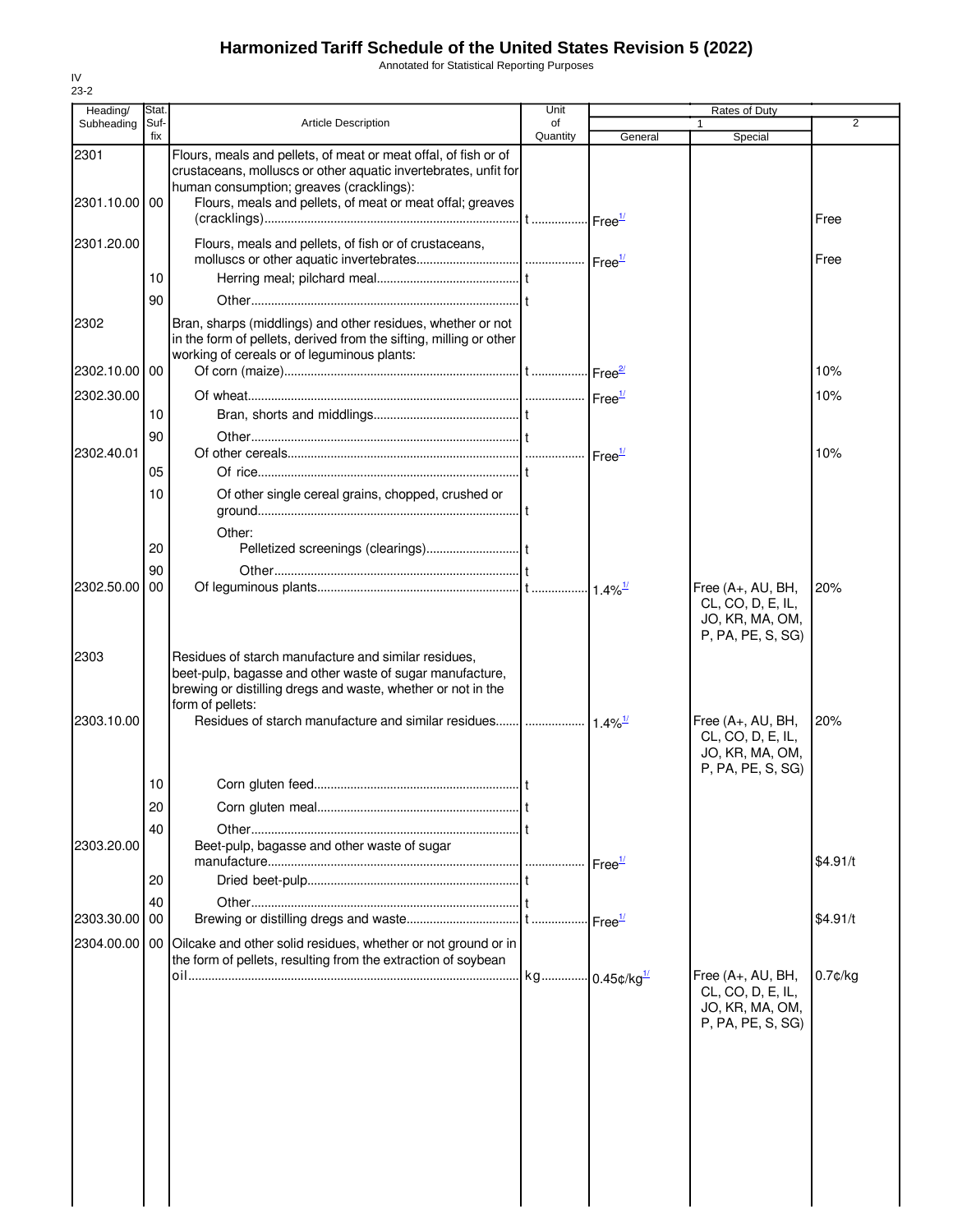Annotated for Statistical Reporting Purposes

| Heading/      | <b>Stat</b>    |                                                                                                                                                                                                             | Unit           |                            | Rates of Duty                                                                         |                |
|---------------|----------------|-------------------------------------------------------------------------------------------------------------------------------------------------------------------------------------------------------------|----------------|----------------------------|---------------------------------------------------------------------------------------|----------------|
| Subheading    | Suf-<br>fix    | <b>Article Description</b>                                                                                                                                                                                  | of<br>Quantity | General                    | 1<br>Special                                                                          | $\overline{2}$ |
| 2305.00.00    | 00             | Oilcake and other solid residues, whether or not ground or in<br>the form of pellets, resulting from the extraction of peanut                                                                               |                | $-0.32$ ¢/kg <sup>1/</sup> | Free (A*, AU, BH,<br>CL, CO, D, E, IL,<br>JO, KR, MA, OM,<br>P, PA, PE, S, SG)        | $0.7$ ¢/kg     |
| 2306          |                | Oilcake and other solid residues, whether or not ground or in<br>the form of pellets, resulting from the extraction of vegetable<br>or microbial fats or oils, other than those of heading 2304 or<br>2305: |                |                            |                                                                                       |                |
| 2306.10.00 00 |                |                                                                                                                                                                                                             |                |                            | Free (A+, AU, BH,<br>CL, CO, D, E, IL,<br>JO, KR, MA, OM,<br>P, PA, PE, S, SG)        | $0.7$ ¢/kg     |
| 2306.20.00 00 |                |                                                                                                                                                                                                             |                |                            | Free (A, AU, BH, CL, 0.7¢/kg<br>CO, D, E, IL, JO,<br>KR, MA, OM, P,<br>PA, PE, S, SG) |                |
| 2306.30.00 00 |                |                                                                                                                                                                                                             |                |                            | Free (A*, AU, BH,<br>CL, CO, D, E, IL,<br>JO, KR, MA, OM,<br>P, PA, PE, S, SG)        | $0.7$ ¢/kg     |
| 2306.41.00 00 |                | Of rape or colza seeds:                                                                                                                                                                                     |                |                            | Free (A, AU, BH, CL, 0.7¢/kg<br>CO, D, E, IL, JO,<br>KR, MA, OM, P,<br>PA, PE, S, SG) |                |
| 2306.49.00 00 |                |                                                                                                                                                                                                             |                |                            | Free (A, AU, BH, CL, 0.7¢/kg<br>CO, D, E, IL, JO,<br>KR, MA, OM, P,<br>PA, PE, S, SG) |                |
| 2306.50.00 00 |                |                                                                                                                                                                                                             |                |                            | Free (A, AU, BH, CL, 0.7¢/kg<br>CO, D, E, IL, JO,<br>KR, MA, OM, P,<br>PA, PE, S, SG) |                |
| 2306.60.00 00 |                |                                                                                                                                                                                                             |                |                            | Free (A, AU, BH, CL, 0.7¢/kg<br>CO, D, E, IL, JO,<br>KR, MA, OM, P,<br>PA, PE, S, SG) |                |
| 2306.90.01    |                |                                                                                                                                                                                                             |                | $0.32$ ¢/kg $\frac{1}{2}$  | Free (A, AU, BH, CL, 0.7¢/kg<br>CO, D, E, IL, JO,<br>KR, MA, OM, P,<br>PA, PE, S, SG) |                |
|               | 20<br>30<br>50 |                                                                                                                                                                                                             |                |                            |                                                                                       |                |
| 2307.00.00    |                |                                                                                                                                                                                                             |                |                            |                                                                                       | Free           |
|               |                |                                                                                                                                                                                                             |                |                            |                                                                                       |                |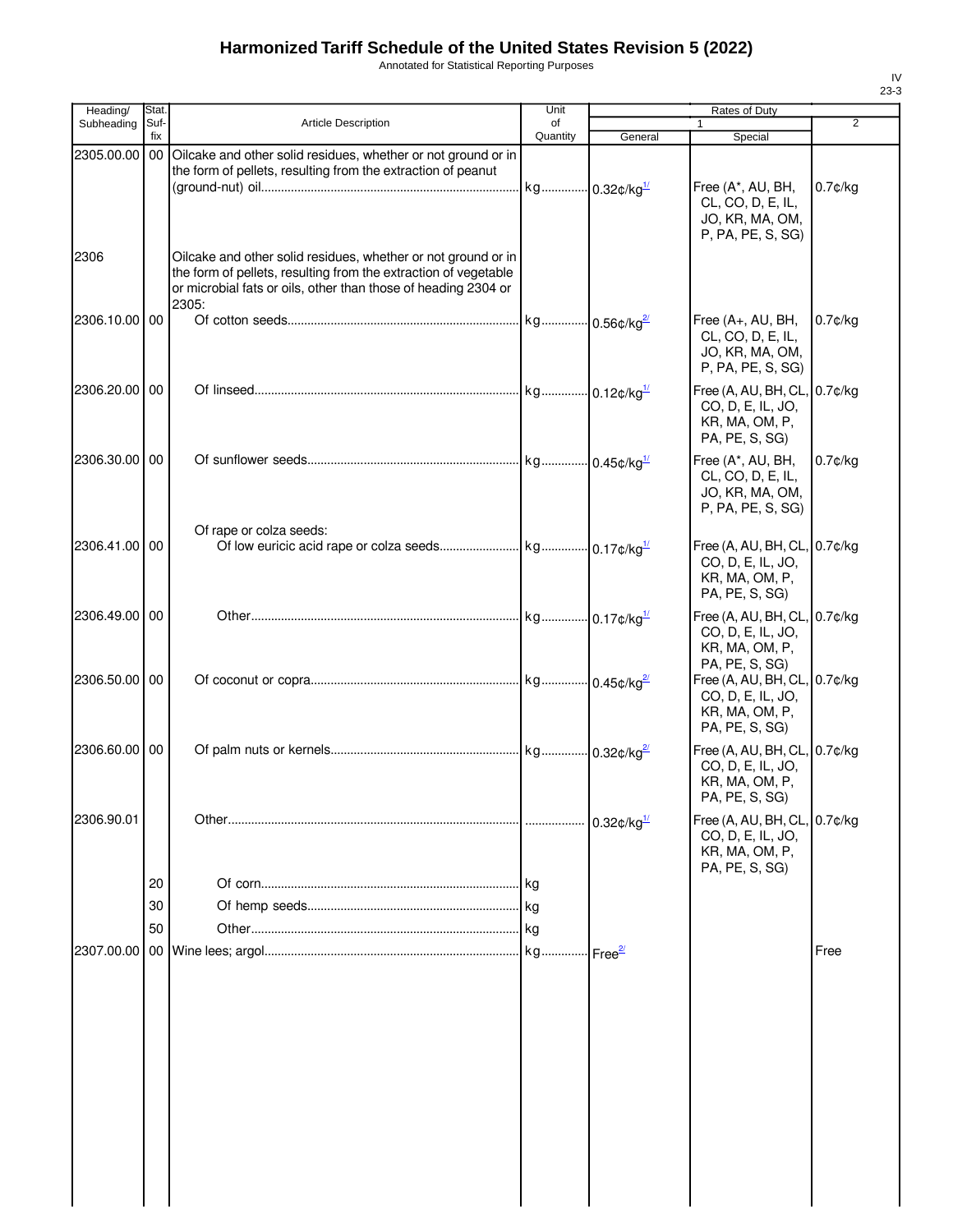Annotated for Statistical Reporting Purposes

| Heading/   | Stat. |                                                                                                                                                                                                 | Unit     |                       | Rates of Duty                                                                     |                |
|------------|-------|-------------------------------------------------------------------------------------------------------------------------------------------------------------------------------------------------|----------|-----------------------|-----------------------------------------------------------------------------------|----------------|
| Subheading | Suf-  | <b>Article Description</b>                                                                                                                                                                      | of       |                       |                                                                                   | $\overline{2}$ |
| 2308.00    | fix   | Vegetable materials and vegetable waste, vegetable residues<br>and byproducts, whether or not in the form of pellets, of a kind<br>used in animal feeding, not elsewhere specified or included: | Quantity | General               | Special                                                                           |                |
| 2308.00.10 | 00    |                                                                                                                                                                                                 |          |                       | Free (A+, AU, BH,<br>CL, CO, D, E, IL,<br>JO, KR, MA, OM,<br>P, PA, PE, S, SG)    | 20%            |
| 2308.00.93 | 00    | Screenings, scalpings, chaff or scourings, ground, or not                                                                                                                                       |          |                       |                                                                                   | 10%            |
| 2308.00.95 | 00    |                                                                                                                                                                                                 |          |                       | Free (A, AU, BH, CL, 20%<br>CO, D, E, IL, JO,<br>KR, MA, OM, P,<br>PA, PE, S, SG) |                |
| 2308.00.98 |       |                                                                                                                                                                                                 |          | $1.4\%$ <sup>1/</sup> | Free (A+, AU, BH,<br>CL, CO, D, E, IL,<br>JO, KR, MA, OM,<br>P, PA, PE, S, SG)    | 20%            |
|            | 20    |                                                                                                                                                                                                 |          |                       |                                                                                   |                |
|            | 90    |                                                                                                                                                                                                 |          |                       |                                                                                   |                |
| 2309       |       | Preparations of a kind used in animal feeding:                                                                                                                                                  |          |                       |                                                                                   |                |
| 2309.10.00 |       |                                                                                                                                                                                                 |          |                       |                                                                                   | 10%            |
|            | 10    |                                                                                                                                                                                                 |          |                       |                                                                                   |                |
|            | 90    |                                                                                                                                                                                                 |          |                       |                                                                                   |                |
| 2309.90    |       | Other:                                                                                                                                                                                          |          |                       |                                                                                   |                |
| 2309.90.10 |       |                                                                                                                                                                                                 |          | Free <sup>1/</sup>    |                                                                                   | 10%            |
|            | 05    |                                                                                                                                                                                                 |          |                       |                                                                                   |                |
|            | 15    |                                                                                                                                                                                                 |          |                       |                                                                                   |                |
|            | 20    |                                                                                                                                                                                                 |          |                       |                                                                                   |                |
|            | 30    |                                                                                                                                                                                                 |          |                       |                                                                                   |                |
|            | 32    |                                                                                                                                                                                                 |          |                       |                                                                                   |                |
|            | 35    |                                                                                                                                                                                                 |          |                       |                                                                                   |                |
|            | 45    |                                                                                                                                                                                                 |          |                       |                                                                                   |                |
|            | 50    |                                                                                                                                                                                                 |          |                       |                                                                                   |                |
|            |       |                                                                                                                                                                                                 |          |                       |                                                                                   |                |
|            |       |                                                                                                                                                                                                 |          |                       |                                                                                   |                |
|            |       |                                                                                                                                                                                                 |          |                       |                                                                                   |                |
|            |       |                                                                                                                                                                                                 |          |                       |                                                                                   |                |
|            |       |                                                                                                                                                                                                 |          |                       |                                                                                   |                |
|            |       |                                                                                                                                                                                                 |          |                       |                                                                                   |                |
|            |       |                                                                                                                                                                                                 |          |                       |                                                                                   |                |
|            |       |                                                                                                                                                                                                 |          |                       |                                                                                   |                |
|            |       |                                                                                                                                                                                                 |          |                       |                                                                                   |                |
|            |       |                                                                                                                                                                                                 |          |                       |                                                                                   |                |
|            |       |                                                                                                                                                                                                 |          |                       |                                                                                   |                |
|            |       |                                                                                                                                                                                                 |          |                       |                                                                                   |                |
|            |       |                                                                                                                                                                                                 |          |                       |                                                                                   |                |
|            |       |                                                                                                                                                                                                 |          |                       |                                                                                   |                |
|            |       |                                                                                                                                                                                                 |          |                       |                                                                                   |                |
|            |       |                                                                                                                                                                                                 |          |                       |                                                                                   |                |
|            |       |                                                                                                                                                                                                 |          |                       |                                                                                   |                |
|            |       |                                                                                                                                                                                                 |          |                       |                                                                                   |                |
|            |       |                                                                                                                                                                                                 |          |                       |                                                                                   |                |
|            |       |                                                                                                                                                                                                 |          |                       |                                                                                   |                |
|            |       |                                                                                                                                                                                                 |          |                       |                                                                                   |                |
|            |       |                                                                                                                                                                                                 |          |                       |                                                                                   |                |
|            |       |                                                                                                                                                                                                 |          |                       |                                                                                   |                |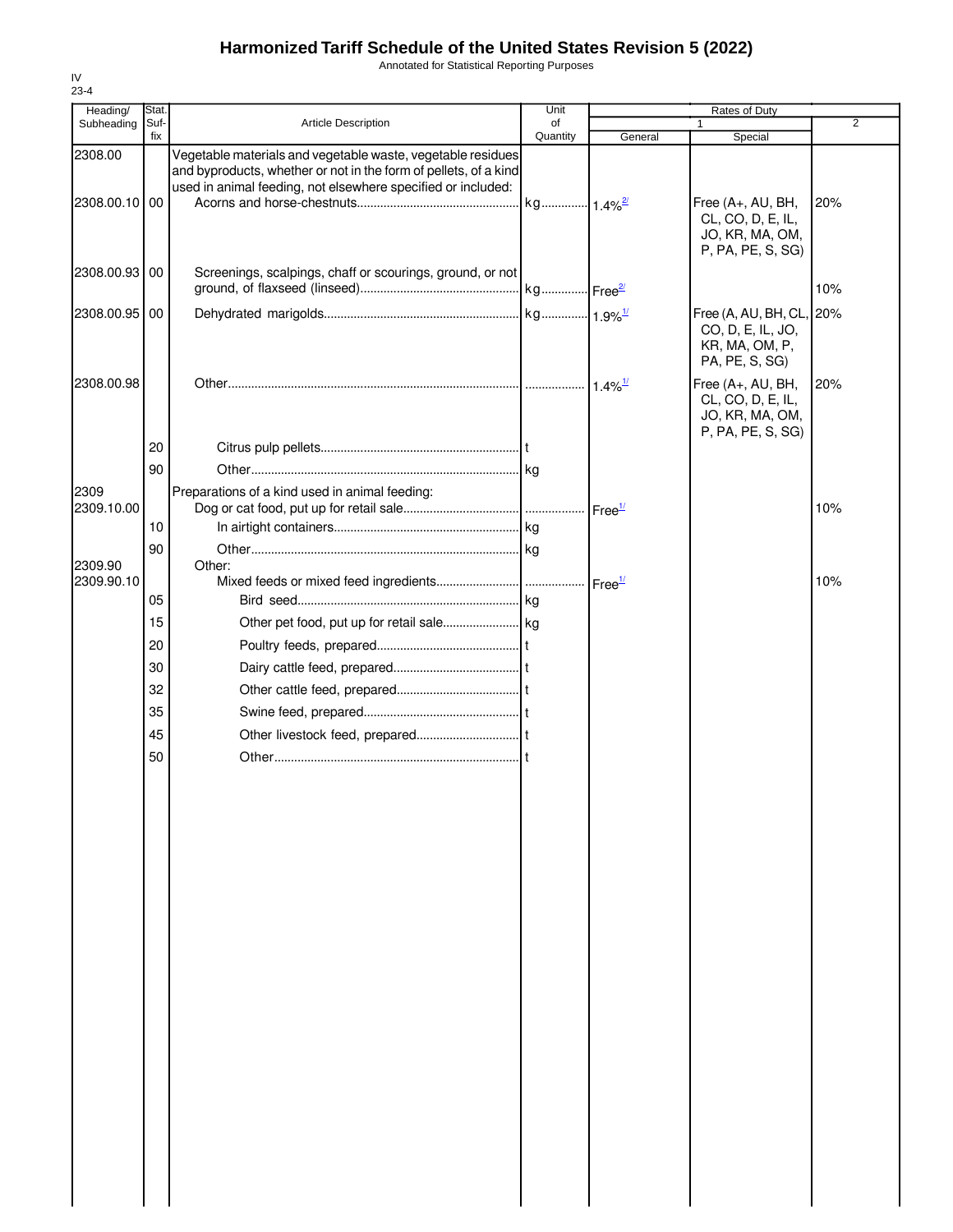Annotated for Statistical Reporting Purposes

| Heading/                         | Stat.       |                                                                                                                                                                                                              | Unit           |                       | Rates of Duty                                                                                                                                                                                                                            |                |
|----------------------------------|-------------|--------------------------------------------------------------------------------------------------------------------------------------------------------------------------------------------------------------|----------------|-----------------------|------------------------------------------------------------------------------------------------------------------------------------------------------------------------------------------------------------------------------------------|----------------|
| Subheading                       | Suf-<br>fix | Article Description                                                                                                                                                                                          | of<br>Quantity | General               | 1                                                                                                                                                                                                                                        | $\overline{2}$ |
| 2309 (con.)<br>2309.90<br>(con.) |             | Preparations of a kind used in animal feeding: (con.)<br>Other: (con.)                                                                                                                                       |                |                       | Special                                                                                                                                                                                                                                  |                |
| 2309.90.22                       |             | Other:<br>Animal feeds containing milk or milk derivatives:<br>Containing over 10 percent by weight of milk<br>solids:<br>Described in general note 15 of the tariff<br>schedule and entered pursuant to its |                |                       |                                                                                                                                                                                                                                          |                |
|                                  |             |                                                                                                                                                                                                              |                | $7.5\%$ <sup>2/</sup> | Free (A+, AU, BH,<br>CL, CO, D, E, IL,<br>JO, KR, MA, OM,<br>P, PA, PE, S, SG)                                                                                                                                                           | 20%            |
|                                  | 10          |                                                                                                                                                                                                              |                |                       |                                                                                                                                                                                                                                          |                |
|                                  | 90          |                                                                                                                                                                                                              |                |                       |                                                                                                                                                                                                                                          |                |
| 2309.90.24                       |             | Described in additional U.S. note 2 to this<br>chapter and entered pursuant to its                                                                                                                           |                | $7.5\%$ <sup>2/</sup> | Free (A+, AU, BH,                                                                                                                                                                                                                        | 20%            |
|                                  |             |                                                                                                                                                                                                              |                |                       | CL, CO, D, E, IL,<br>JO, KR, MA, OM,<br>P, PA, PE, S, SG)                                                                                                                                                                                |                |
|                                  | 10          |                                                                                                                                                                                                              |                |                       |                                                                                                                                                                                                                                          |                |
|                                  | 90          |                                                                                                                                                                                                              |                |                       |                                                                                                                                                                                                                                          |                |
| 2309.90.28                       |             |                                                                                                                                                                                                              |                | $80.4$ ¢/kg +         | Free (BH, CL, JO,                                                                                                                                                                                                                        | 94.6¢/kg +     |
|                                  |             |                                                                                                                                                                                                              |                | $6.4\%$ <sup>2/</sup> | KR, MA, OM, SG)<br>$5.3¢/kg + 0.4% (PE)$<br>$21.4¢/kg + 1.7%$<br>(CO, PA)<br>$24.1 \text{¢}/\text{kg} + 1.9\%$ (P)<br>See 9823.05.01-<br>$9823.05.06(S+)$<br>See 9913.04.20<br>(AU)<br>See 9915.04.20,<br>9915.04.24,<br>9915.04.28 (P+) | 7.5%           |
|                                  | 10          |                                                                                                                                                                                                              |                |                       |                                                                                                                                                                                                                                          |                |
|                                  | 90          |                                                                                                                                                                                                              |                |                       |                                                                                                                                                                                                                                          |                |
|                                  |             |                                                                                                                                                                                                              |                |                       |                                                                                                                                                                                                                                          |                |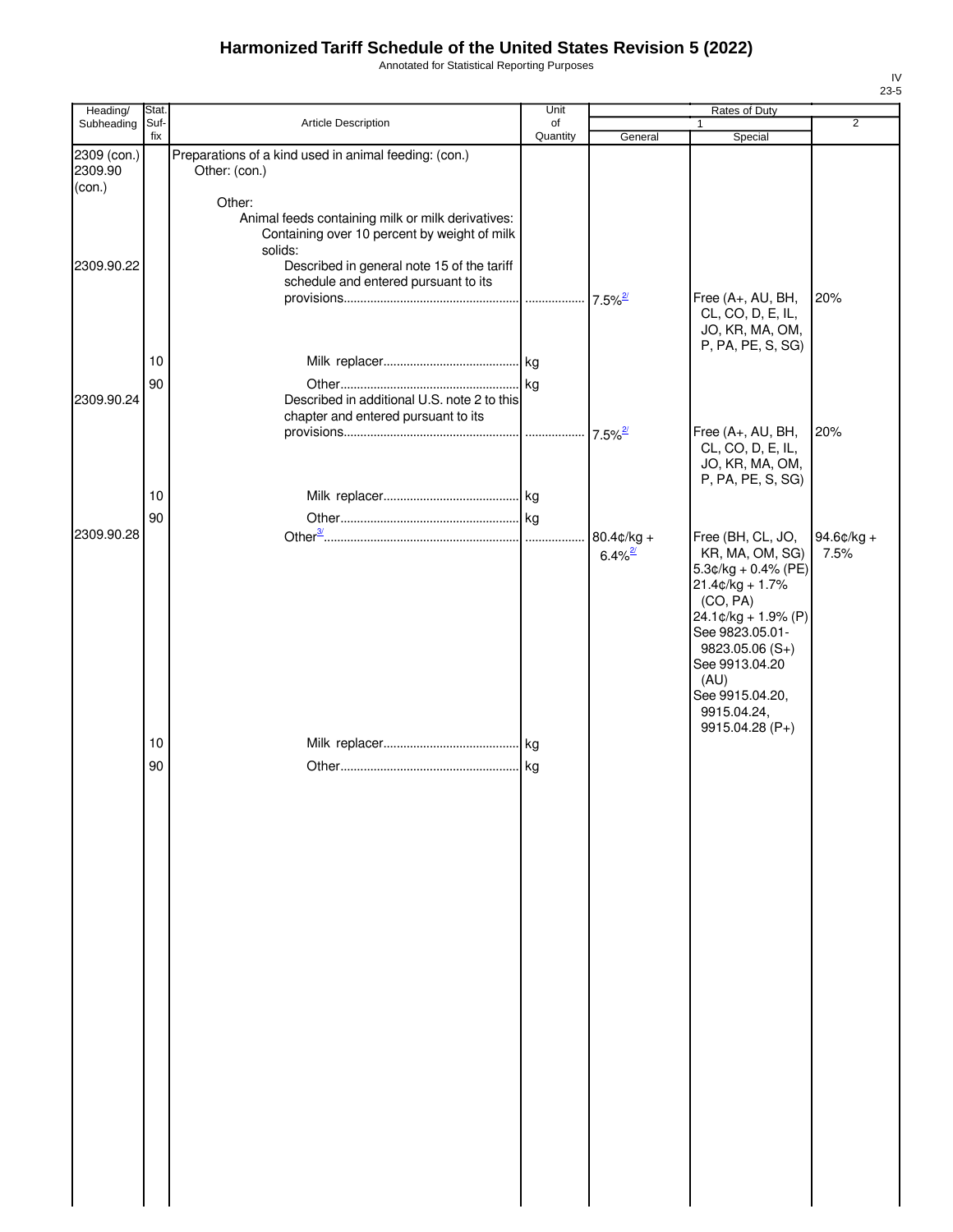Annotated for Statistical Reporting Purposes

| 23-6                             | Stat.    |                                                                                        | Unit     |                                        |                                                                                                                                                   |                    |
|----------------------------------|----------|----------------------------------------------------------------------------------------|----------|----------------------------------------|---------------------------------------------------------------------------------------------------------------------------------------------------|--------------------|
| Heading/<br>Subheading           | Suf-     | <b>Article Description</b>                                                             | of       |                                        | Rates of Duty                                                                                                                                     | 2                  |
| 2309 (con.)<br>2309.90<br>(con.) | fix      | Preparations of a kind used in animal feeding: (con.)<br>Other: (con.)                 | Quantity | General                                | Special                                                                                                                                           |                    |
|                                  |          | Other: (con.)<br>Animal feeds containing milk or milk derivatives:<br>(con.)<br>Other: |          |                                        |                                                                                                                                                   |                    |
| 2309.90.42                       |          | Described in general note 15 of the tariff<br>schedule and entered pursuant to its     |          |                                        | Free (A+, AU, BH,<br>CL, CO, D, E, IL,<br>JO, KR, MA, OM,                                                                                         | 20%                |
|                                  | 10       |                                                                                        |          |                                        | P, PA, PE, S, SG)                                                                                                                                 |                    |
| 2309.90.44                       | 90       | Described in additional U.S. note 2 to this<br>chapter and entered pursuant to its     |          |                                        | Free (A+, AU, BH,                                                                                                                                 | 20%                |
|                                  |          |                                                                                        |          | $7.5\%$ <sup>2/</sup>                  | CL, CO, D, E, IL,<br>JO, KR, MA, OM,<br>P, PA, PE, S, SG)                                                                                         |                    |
|                                  | 10<br>90 |                                                                                        |          |                                        |                                                                                                                                                   |                    |
| 2309.90.48                       |          |                                                                                        |          | $80.4$ ¢/kg +<br>$6.4\%$ <sup>2/</sup> | Free (BH, CL, JO,<br>KR, MA, OM, PA,<br>SG)<br>$5.3$ ¢/kg + 0.4% (PE)<br>$21.4¢/kg + 1.7%$                                                        | 94.6¢/kg +<br>7.5% |
|                                  |          |                                                                                        |          |                                        | (CO)<br>24.1¢/kg + 1.9% (P)<br>See 9823.05.01-<br>$9823.05.06(S+)$<br>See 9913.04.20<br>(AU)<br>See 9915.04.20,<br>9915.04.24,<br>9915.04.28 (P+) |                    |
|                                  | 10       |                                                                                        |          |                                        |                                                                                                                                                   |                    |
|                                  | 90       | Other:                                                                                 |          |                                        |                                                                                                                                                   |                    |
| 2309.90.60 00                    |          |                                                                                        |          |                                        | Free (A+, AU, BH,<br>CL, CO, D, E, IL,<br>JO, KR, MA, OM,<br>P, PA, PE, S, SG)                                                                    | 20%                |
| 2309.90.70 00                    |          | Other:<br>Preparations, with a basis of vitamin $B_{12}$ ,                             |          |                                        |                                                                                                                                                   |                    |
|                                  |          |                                                                                        |          |                                        | Free (A, AU, BH, CL, 20%<br>CO, D, E, IL, JO,<br>KR, MA, OM, P,<br>PA, PE, S, SG)                                                                 |                    |
| 2309.90.95 00                    |          |                                                                                        |          |                                        | Free (A+, AU, BH,<br>CL, CO, D, E, IL,<br>JO, KR, MA, OM,<br>P, PA, PE, S, SG)                                                                    | 20%                |
|                                  |          |                                                                                        |          |                                        |                                                                                                                                                   |                    |
|                                  |          |                                                                                        |          |                                        |                                                                                                                                                   |                    |
|                                  |          |                                                                                        |          |                                        |                                                                                                                                                   |                    |

IV